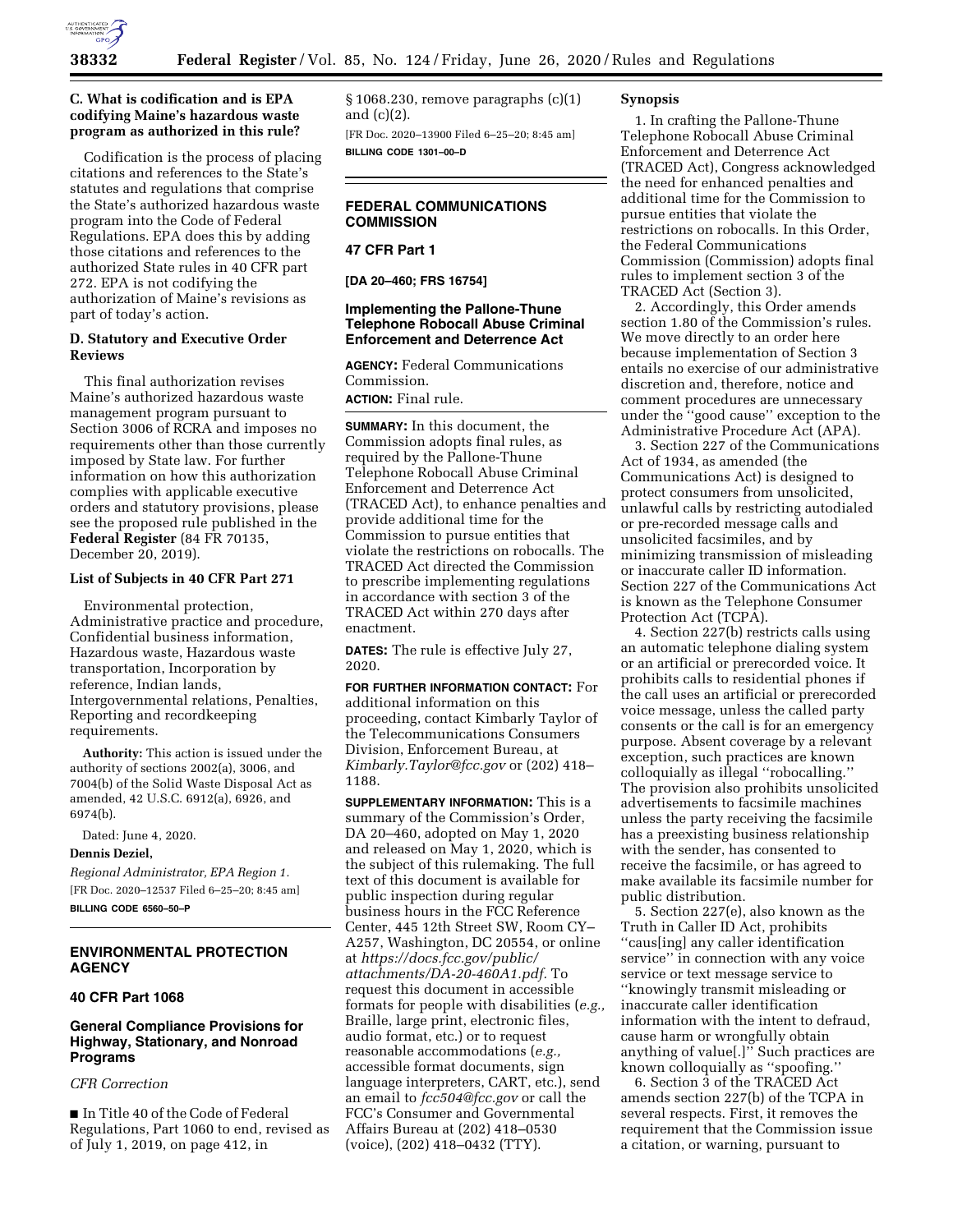section 503(b)(5) of the Communications Act before the Commission may propose a monetary forfeiture under section 227(b). Second, Section 3 prescribes an additional potential monetary penalty for violations of section 227(b) if the Commission determines that the person violated section 227(b) ''with the intent to cause such violation.'' Third, Section 3 sets a four-year statute of limitations period in which the Commission may take enforcement action against intentional violations of section 227(b); previously the statute of limitations was one year. Fourth, Section 3 sets a fouryear statute of limitations period in which the Commission may take enforcement action against violations of section 227(e); previously the statute of limitations was two years.

7. We amend section 1.80 of our rules to implement Section 3. *First,* consistent with the amendments that Section 3 makes to section 227(b) of the Communications Act, we amend section 1.80 of our rules to provide that the Commission may in the first instance impose a penalty against any person or entity that violates Section 227(b), as amended. The TRACED Act removes the requirement that the Commission must first issue a citation to any person or entity that violates section 227(b) if that person or entity not hold any license, permit, certificate, or other authorization issued by the Commission, or is not an applicant for any license, permit, certificate, or other authorization issued by the Commission.

8. *Second,* we amend section 1.80 of our rules to augment existing penalties for those violators that commit intentional violations of section 227(b). Under the amended rule, the Commission has the authority to impose a penalty of up to \$10,000 per intentional unlawful robocall in addition to the forfeiture penalty amount that may be proposed under section 503(b) of the Communications Act.

9. *Third,* we amend section 1.80 of our rules to extend the statute of limitations period to four years for intentional violations of section 227(b). By extending the enforcement period for intentional violations, Congress granted the Commission additional time to pursue violators that intentionally violate laws restricting the use of prerecorded or artificial voice messages and/or automatic telephone dialing systems.

10. *Fourth,* we amend section 1.80 of our rules to extend the statute of limitations period to four years for violations under section 227(e) of the Act.

11. Consistent with previous decisions, we amend our rules as set forth above without providing for prior public notice and comment. Our action here is largely ministerial because it simply effectuates regulations established by legislation and requires no exercise of administrative discretion. For this reason, we conclude that prior notice and comment would serve no useful purpose and are unnecessary. We therefore find that this action comes within the ''good cause'' exception to the notice and comment requirements of the APA.

12. The Enforcement Bureau is responsible for, among other things, rulemaking proceedings regarding general enforcement policies and procedures. In the TRACED Act, Congress mandated the Commission to prescribe implementing regulations for Section 3 within 270 days after enactment. Therefore, action on delegated authority is properly taken in this Order amending section 1.80 of our rules, which is part of the Commission's general enforcement policies and procedures. In addition, because a notice of proposed rulemaking is not required for these rule changes, no regulatory flexibility analysis is required.

13. Paperwork Reduction Act of 1995 Analysis. The Order does not contain proposed information collection(s) subject to the Paperwork Reduction Act of 1995, Public Law 104–13. In addition, therefore, the Order does not contain any new or modified information collection burden for small business concerns with fewer than 25 employees, pursuant to the pursuant to the Small Business Paperwork Relief Act of 2002, Public Law 107–198, *see* 44 U.S.C.  $3506(c)(4)$ .

14. Congressional Review Act. The Commission has determined, and the Administrator of the Office of Information and Regulatory Affairs, Office of Management and Budget, concurs, that this rule is non-major under the Congressional Review Act, 5 U.S.C. 804(2). The Commission will send a copy of this Order in a report to be sent to Congress and the Government Accountability Office, pursuant to 5 U.S.C. 801(a)(1)(A).

15. Accordingly, *it is ordered,*  pursuant to sections 4(i), 4(j), and 227 of the Communications Act of 1934, as amended, 47 U.S.C. 154(i), 154(j), 227, sections 0.111(a)(22) and 0.311(a)(1) of the Commission's rules, 47 CFR 0.111(a)(22), 0.311(a)(1), and section 3 of the Pallone-Thune Telephone Robocall Abuse Criminal Enforcement and Deterrence Act, Public Law 116–

105, 133 Stat. 3274, that this Order *is adopted.* 

16. *It is further ordered* that section 1.80 of the Commission's rules, 47 CFR 1.80, is AMENDED as set forth in the Appendix below.

17. *It is further ordered* that this Order and the foregoing amendments to the Commission's rules *shall be effective*  thirty (30) days after the date of publication in the **Federal Register**. *It is further ordered* that the Enforcement Bureau shall coordinate with the Commission's Consumer & Governmental Affairs Bureau, Reference Information Center, TO SEND a copy of this Order to Congress and the Government Accountability Office pursuant to the Congressional Review Act, *see* 5 U.S.C. 801(a)(1)(A).

#### **List of Subjects in 47 CFR Part 1**

Administrative Procedure, Penalties.

Federal Communications Commission. **Lisa Gelb,** 

*Deputy Chief, Enforcement Bureau.* 

#### **Final Rules**

For the reasons discussed in the preamble, the Federal Communications Commission amends 47 CFR part 1 as follows:

### **PART 1—PRACTICE AND PROCEDURE**

■ 1. The authority citation for part 1 continues to read as follows:

**Authority:** 47 U.S.C. chs. 2, 5, 9, 13; 28 U.S.C. 2461 note, unless otherwise noted.

■ 2. Amend § 1.80 by:

■ a. Revising paragraph (a)(4);

■ b Redesignating paragraphs (b)(5) through (9) as paragraphs (b)(6) through (10).and adding a new paragraph (b)(5);

 $\blacksquare$  c. Revising paragraph (c)(3);

■ d.Redesignating paragraph (c)(4) as  $(c)(5)$  and adding a new paragraph  $(c)(4)$ ; and

■ e. Revising paragraph (d) introductory text.

The revisions and additions read as follows:

### **§ 1.80 Forfeiture proceedings.**

 $(a) * * * *$ 

(4) Violated any provision of sections 227(b) or (e) of the Communications Act or of the rules issued by the Commission under sections 227(b) or (e) of that Act; or

- \* \* \* \* \*
- (b) \* \* \*

(5) Any person determined to have violated section 227(b)(4)(B) of the Communications Act or the rules issued by the Commission under section 227(b)(4)(B) of the Communications Act